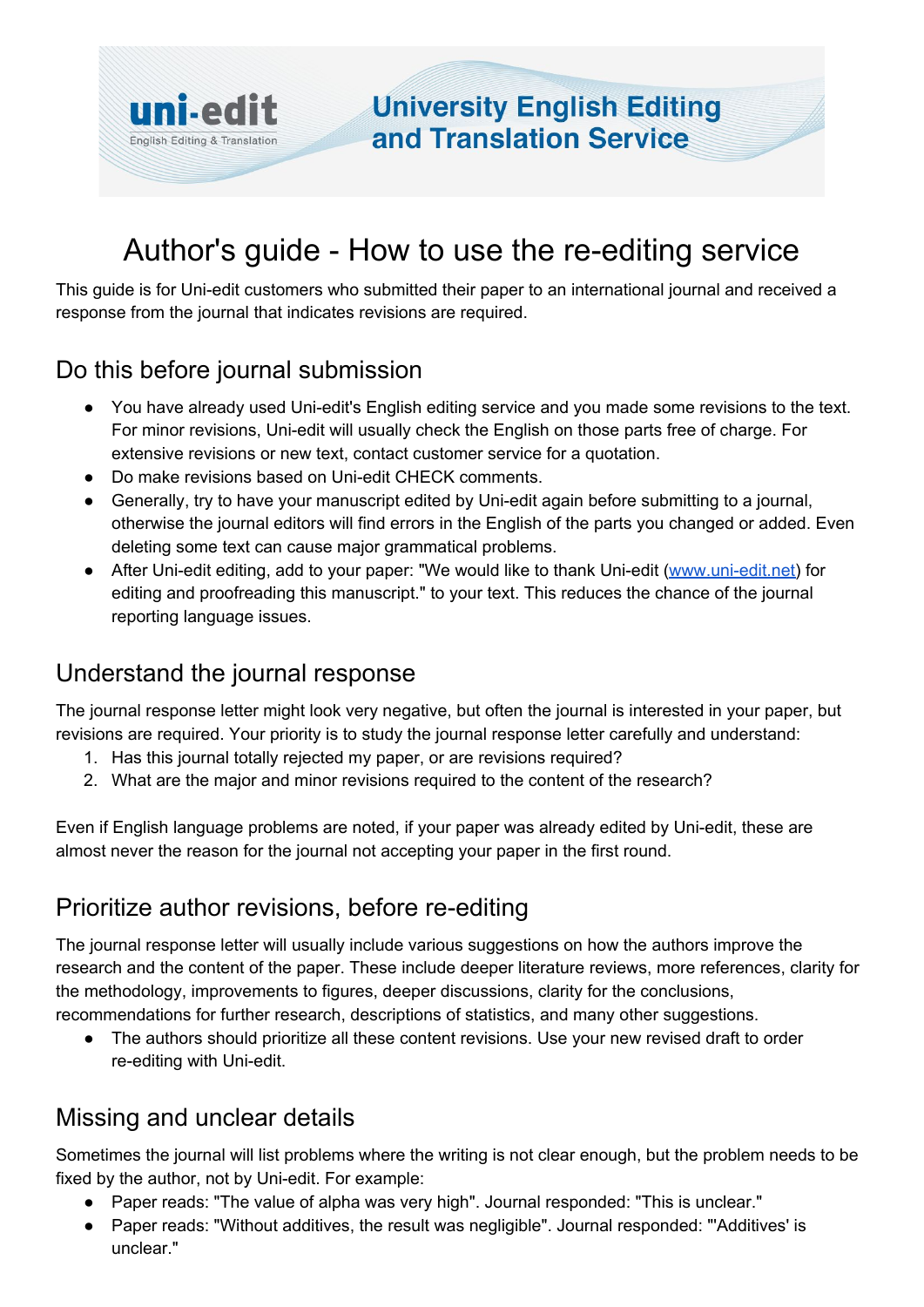### Your paper needs proofreading by a native-speaker

Many journals will put a generic statement like this on the response letter. Please know that some journals do this for all papers when the authors are not native-speakers. It is because most papers they receive were not edited. The statement does not mean your paper has major language issues, and if Uni-edit has already edited the paper, the problems in language, if any, will be minor.

### Peer reviewers and journal editor comments on language problems

- Sometimes, language problems are listed first, in a long list of problems with the paper. This does NOT mean language is the major problem. If your paper was already edited by Uni-edit, language is unlikely to be the reason for rejection by the journal.
- Sometimes only 1 or 2 reviewers will comment on problems in the language of your paper and the other reviewers do not. Usually this indicates that the language problems are minor and easy to fix.
- Sometimes a reviewer will compliment the English usage, but another will find errors. Usually this indicates minor problems only or that one reviewer is a non-native speaker of English.
- Sometimes the journal will list grammar and language problems that need to be fixed. This is good news and typically means the journal is very interested in publishing your paper. Uni-edit can help fix these language issues.

## Why does my paper still have English language problems?

After English editing by Uni-edit, the journal will sometimes report English language problems due to:

- The author made further revisions (perhaps just deleting words) after English editing, introducing new problems.
- The author ignored the Uni-edit CHECK comments asking for more clarity.
- The English editing order was for only parts of the paper.
- The English language problems remaining are very minor and easily fixed.
- The journal mentioned problems with clarity in meaning that are not grammar problems.
- The journal has very high requirements on the English, and further editing is required.
- The journal has used a generic statement on English to promote their own editing service or just as a habit (especially where the editors are non-native speakers).
- More information: Why did the journal reviewer say my paper still has language [problems?](https://docs.google.com/document/d/1yqOoVDMdFZX33JxDPLEyuIHSONKJZuBhKPr6EQquN7c/edit)

### Order re-editing with Uni-edit

Email customer service. Customer service will respond and offer you options and a quotation before any work starts. In your email include:

- Your revised manuscript that requires editing
- Files for the editor(s) to consult such as figures, images, and diagrams
- The full journal response letter and peer review responses (if provided by the journal)
- Choose an option:
	- **Re-edit option 1**: The whole paper is edited again at a discounted rate by a single editor. (If the total word count of your paper has increased by more than 10% an additional fee will apply.)
	- **Re-edit option 2**: Highlight the text you want edited in yellow. You can highlight sentences, paragraphs or whole sections. Click here for a guide on how to [highlight](http://www.uni-edit.net/dmdocuments/Uni-edit%20Sample%20of%20Yellow%20Highlighting%20for%20Re-editing.docx) text. The editing fee is calculated at the original Level 1, 2 or 3 rate, but only the full sentences that contain highlighted words are billed.
	- **Re-edit option 3**: Full new order for English editing (2 editors) at Level 2 or Level 3. Choose this if you made major revisions to the paper since the last editing.